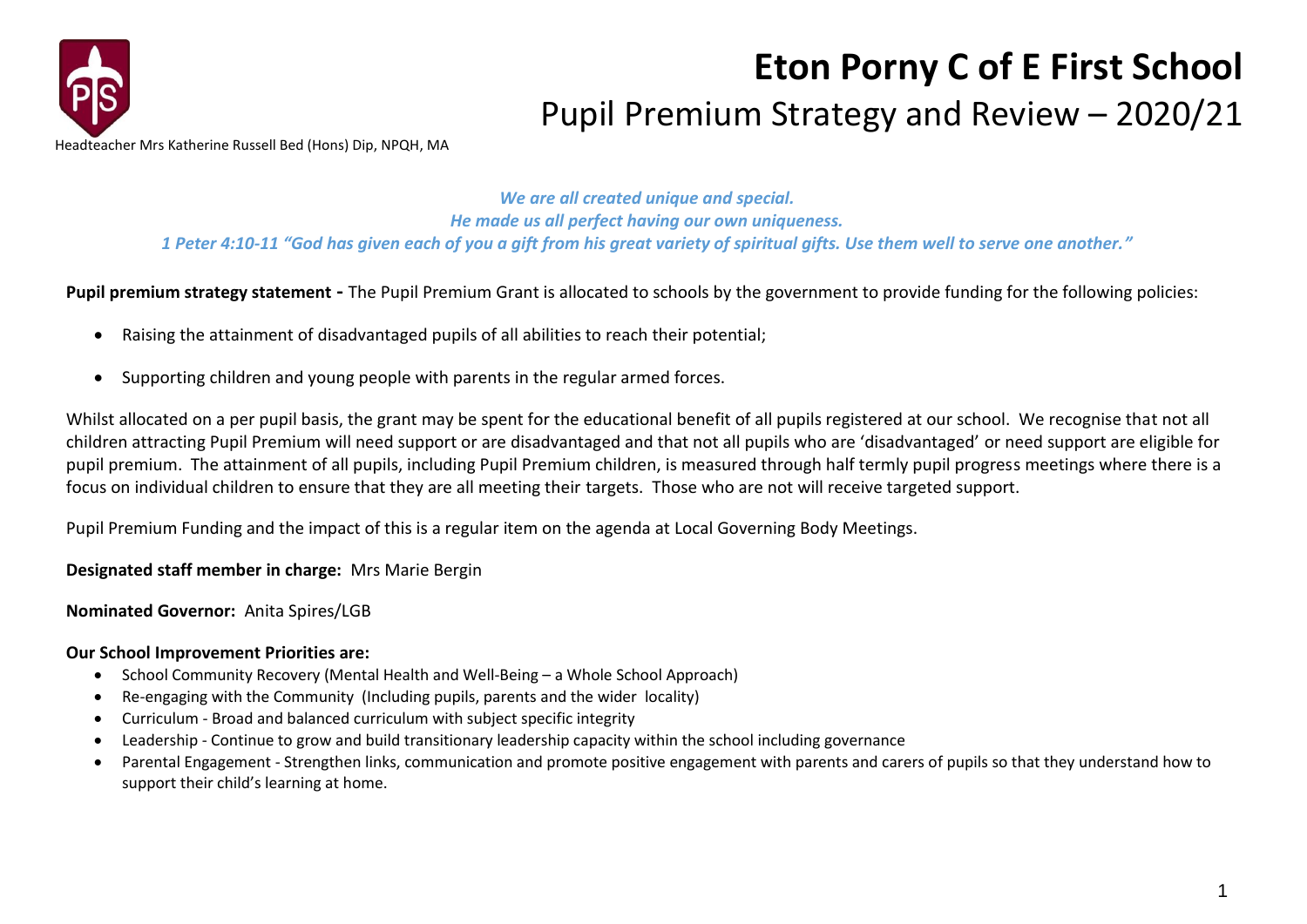| 1. Summary information        |           |                                           |          |                                                |                  |
|-------------------------------|-----------|-------------------------------------------|----------|------------------------------------------------|------------------|
| <b>School</b>                 |           | Eton Porny Church of England First School |          |                                                |                  |
| <b>Academic Year</b>          | 2020-2021 | <b>Total PP budget</b>                    | £33,625  | Date of most recent PP Review                  | <b>July 2020</b> |
| <b>Total number of pupils</b> | 137 (138) | Number of pupils eligible for PP          | 34 (25%) | Date for next internal review of this strategy | <b>July 2021</b> |

| 2. Attainment (2019)                               |                                       |                                         |                                           |                                             |  |
|----------------------------------------------------|---------------------------------------|-----------------------------------------|-------------------------------------------|---------------------------------------------|--|
|                                                    | Pupils eligible for PP<br>2019 School | Pupils eligible for PP<br>2019 National | Pupils not eligible for<br>PP 2019 School | Pupils not eligible for<br>PP 2019 National |  |
| <b>EYFS GLD</b>                                    | 100% (4/4)                            | 56.4%                                   | 80%                                       | 75%                                         |  |
| Met end of year 1 expectations in phonic screening | $100\% (4/4)$                         | 70.2%                                   | 94%                                       | 84.8%                                       |  |
| Met end of year 2 expectations in reading          | $100\%$ (5/5)                         | 60.4%                                   | 79%                                       | 78.7%                                       |  |
| Met end of year 2 expectations in writing          | $100\% (5/5)$                         | 53.4%                                   | 71%                                       | 73.4%                                       |  |
| Met end of year 2 expectations in maths            | $100\%$ (5/5)                         | 61.1%                                   | 71%                                       | 79.5%                                       |  |

| 3. Barriers to future attainment (for pupils eligible for PP, including high ability)             |                                                                                                                                                                                                          |  |  |
|---------------------------------------------------------------------------------------------------|----------------------------------------------------------------------------------------------------------------------------------------------------------------------------------------------------------|--|--|
|                                                                                                   | In-school barriers (issues to be addressed in school, such as poor oral language skills)                                                                                                                 |  |  |
| А.                                                                                                | Emotional, social and behavioural difficulties                                                                                                                                                           |  |  |
| В.                                                                                                | Language, communication skills and vocabulary                                                                                                                                                            |  |  |
| C.                                                                                                | Encouraging sustained engagement of parents to assist and support their children's learning within a calm home environment                                                                               |  |  |
| D.                                                                                                | High aspiration, emotional resilience, greater confidence and independence                                                                                                                               |  |  |
| Ε.                                                                                                | Sustaining the breadth of provision with trained, skilled staff within the budget.                                                                                                                       |  |  |
| External barriers (issues which also require action outside school, such as low attendance rates) |                                                                                                                                                                                                          |  |  |
| F.                                                                                                | Punctuality and Attendance (linked to SEND, Medical and Unauthorised Family Holidays)                                                                                                                    |  |  |
| G.                                                                                                | Access to extra-curricular activities e.g educational experiences such as trips and participation in physical activities and a range of enrichment activities (further limited due to COVID 19 pandemic) |  |  |
| Н.                                                                                                | Encouraging sustained engagement of parents to assist and support their children's learning within a calm home environment (including possible access to IT/wifi at home)                                |  |  |
|                                                                                                   | Mental health and well-being of families and children (potentially more exasperated/strained due to COVID 19 pandemic)                                                                                   |  |  |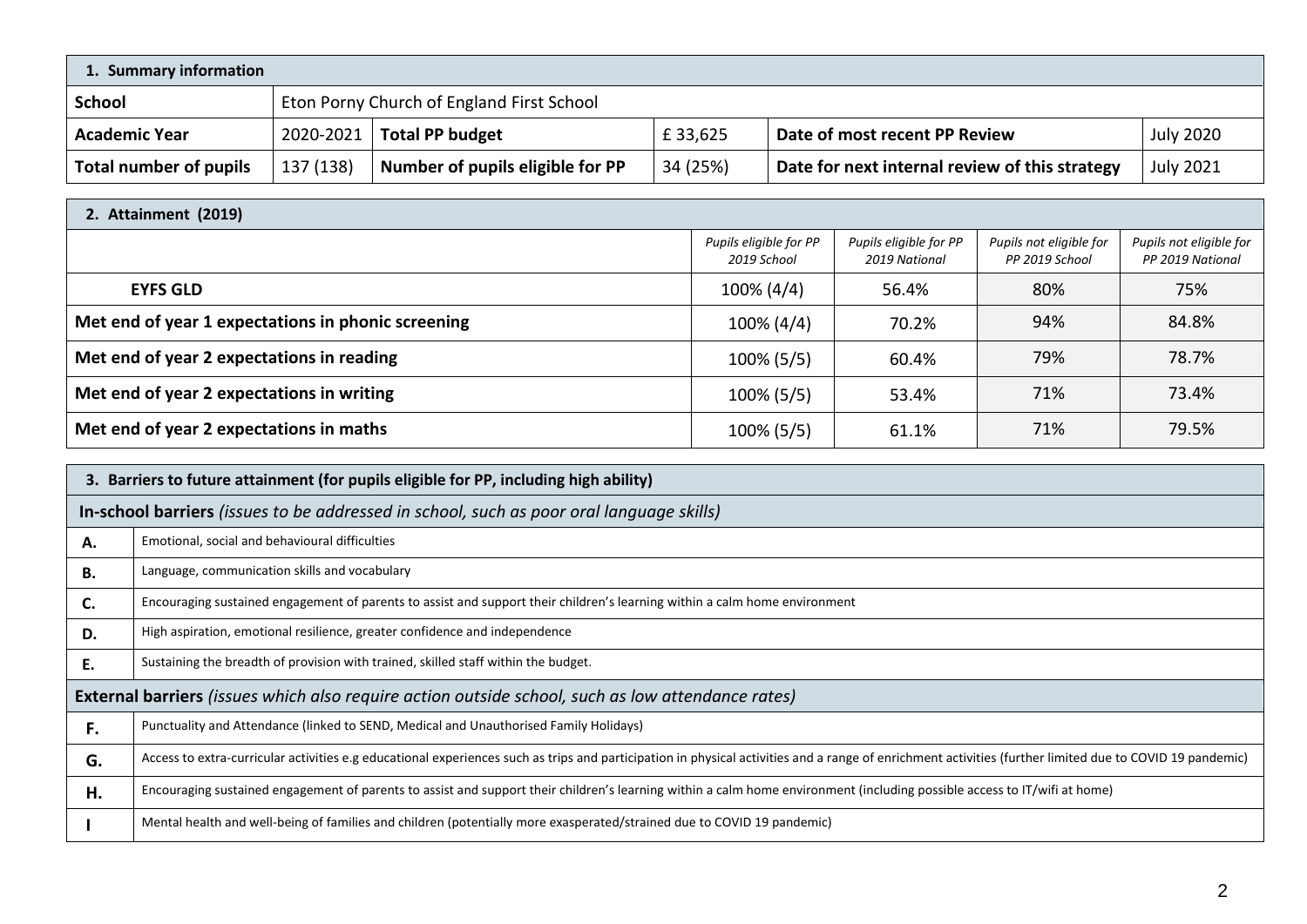| 4. Desired outcomes |                                                                                                                                                                                                                                                                                             |                                                                                                                                                                                                                                                                                                                                                                                                                                                                                        |  |
|---------------------|---------------------------------------------------------------------------------------------------------------------------------------------------------------------------------------------------------------------------------------------------------------------------------------------|----------------------------------------------------------------------------------------------------------------------------------------------------------------------------------------------------------------------------------------------------------------------------------------------------------------------------------------------------------------------------------------------------------------------------------------------------------------------------------------|--|
|                     | Desired outcomes and how they will be measured                                                                                                                                                                                                                                              | Success criteria                                                                                                                                                                                                                                                                                                                                                                                                                                                                       |  |
| Α.                  | High aspiration and rates of achievement across EYF, Key Stage One and Lower Key Stage Two for all children<br>eligible for PP, with particular emphasis on the expected prior attainment group with the aspiration of a higher<br>proportion achieving greater depth by the end of Year 4. | All disadvantaged pupils, regardless of prior attainment make at least as much<br>progress as their similar peers.                                                                                                                                                                                                                                                                                                                                                                     |  |
| В.                  | Improved parental engagement will support better working partnerships with parents for better academic<br>success and higher aspirations for our pupils. (Including access to IT/Wifi at home)                                                                                              | Parents actively engaged in their children's learning, promoting and<br>encouraging high aspirations. (Access to IT/Wifi in the family home)                                                                                                                                                                                                                                                                                                                                           |  |
| C.                  | Attendance and punctuality to improve.                                                                                                                                                                                                                                                      | Attendance levels in line or above national figures for PP Children.<br>Persistent absence to decrease so that PP pupils are in line with school and<br>national attendance figures.                                                                                                                                                                                                                                                                                                   |  |
| D.                  | For disadvantaged pupils' social, emotional and mental health needs to be met                                                                                                                                                                                                               | Pupils have a 'growth mind-set' greater resilience, independence and<br>confidence to engage with learning opportunities that are both challenging and<br>engaging regardless of prior attainment.<br>ELSA pre and post questionnaire show improvement in targeted attitudes and<br>behaviour.<br>Jigsaw PSHE curriculum effectively meeting pupils' social, emotional and<br>mental health needs.<br>Pupils' emotional literacy is developed resulting in greater personal resilience |  |
| Ε.                  | Specifically focus on and deliberately target the development, use and broadening of tier 2 vocabularies in<br>particular across all subject areas.                                                                                                                                         | Close the vocabulary gap' between those who are disadvantaged and those<br>who are not, supporting every individual child to succeed. Pupils make rapid<br>progress by the end of the year so that all children eligible for PP make good<br>progress from starting points, meeting or close to meeting age-related<br>expectations and/or above.                                                                                                                                      |  |
| F.                  | Provide cultural capital experiences, raising aspirations and new interests.                                                                                                                                                                                                                | All disadvantaged pupils are highly engaged in the school experience. They are<br>eager to try new experiences and discover new interests and skills.                                                                                                                                                                                                                                                                                                                                  |  |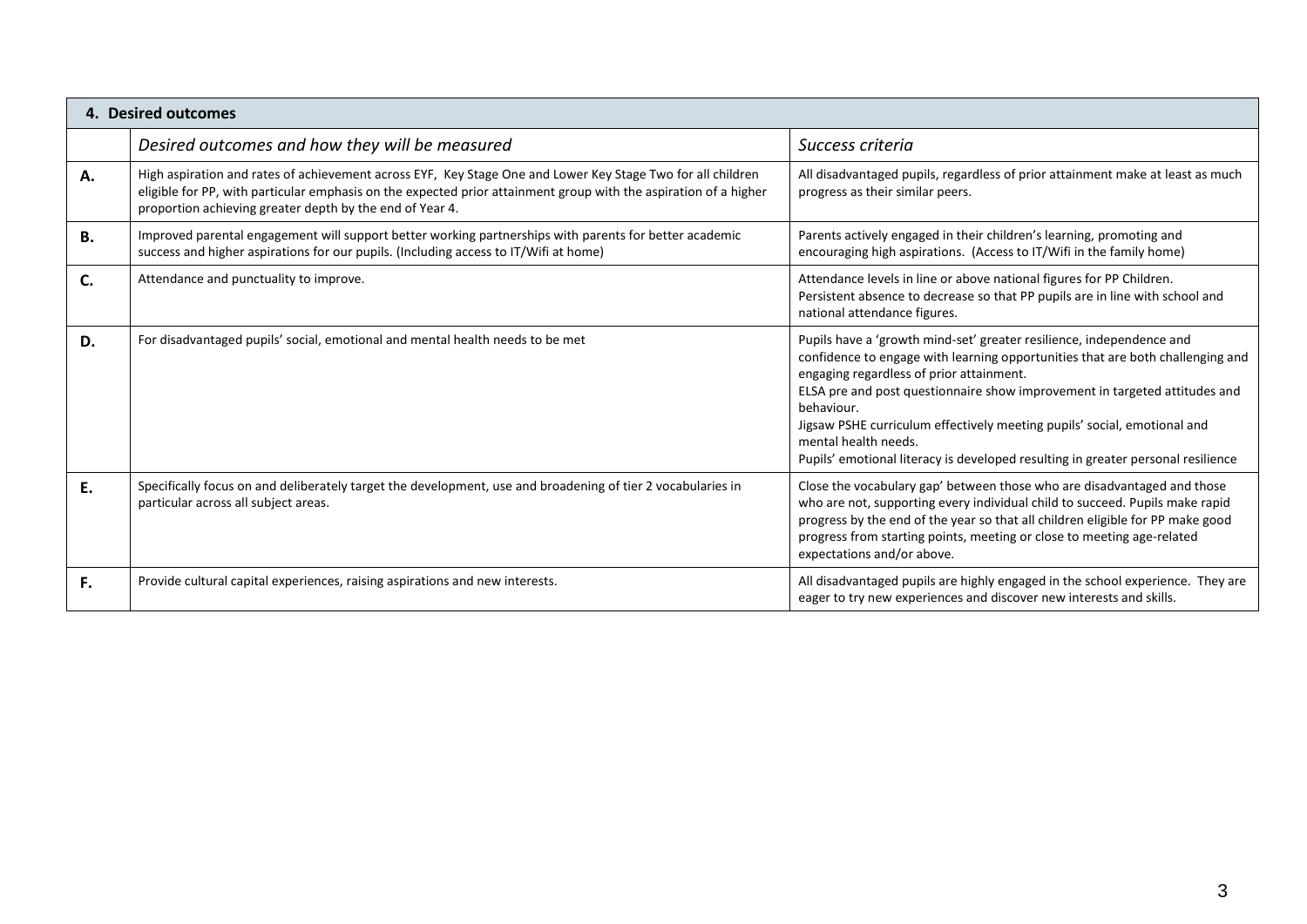| Key expenditure - how the allocation will be spent                                                                                                                                                                                            |  |                                                                                                                                                                                                                                                                                                                                                                                                                                                                                                                                                                                                                                                                                                                                                                                                                                                                                                                                                                                        |                                                                                                                                                                                                                                                                                                                                                                                                                                                                                                                                                                                                                                                                                                                                                                                                                                                                                                                                                                                                                                                                                                                                                                                                                                                                                                                                                 |  |  |
|-----------------------------------------------------------------------------------------------------------------------------------------------------------------------------------------------------------------------------------------------|--|----------------------------------------------------------------------------------------------------------------------------------------------------------------------------------------------------------------------------------------------------------------------------------------------------------------------------------------------------------------------------------------------------------------------------------------------------------------------------------------------------------------------------------------------------------------------------------------------------------------------------------------------------------------------------------------------------------------------------------------------------------------------------------------------------------------------------------------------------------------------------------------------------------------------------------------------------------------------------------------|-------------------------------------------------------------------------------------------------------------------------------------------------------------------------------------------------------------------------------------------------------------------------------------------------------------------------------------------------------------------------------------------------------------------------------------------------------------------------------------------------------------------------------------------------------------------------------------------------------------------------------------------------------------------------------------------------------------------------------------------------------------------------------------------------------------------------------------------------------------------------------------------------------------------------------------------------------------------------------------------------------------------------------------------------------------------------------------------------------------------------------------------------------------------------------------------------------------------------------------------------------------------------------------------------------------------------------------------------|--|--|
| Academic year                                                                                                                                                                                                                                 |  | 2020 - 2021 Actual spend £32,918.85                                                                                                                                                                                                                                                                                                                                                                                                                                                                                                                                                                                                                                                                                                                                                                                                                                                                                                                                                    |                                                                                                                                                                                                                                                                                                                                                                                                                                                                                                                                                                                                                                                                                                                                                                                                                                                                                                                                                                                                                                                                                                                                                                                                                                                                                                                                                 |  |  |
| <b>Area of Spend</b>                                                                                                                                                                                                                          |  | Intended outcomes - why these approaches were taken                                                                                                                                                                                                                                                                                                                                                                                                                                                                                                                                                                                                                                                                                                                                                                                                                                                                                                                                    | <b>Review</b>                                                                                                                                                                                                                                                                                                                                                                                                                                                                                                                                                                                                                                                                                                                                                                                                                                                                                                                                                                                                                                                                                                                                                                                                                                                                                                                                   |  |  |
| Quality First Teaching, targeted CPD and<br>1:1 Pupil Mentoring<br><b>Actual spend:</b><br>Autumn Term - £4342.34<br>Spring Term - £3753.88<br>Autumn Term - £3998.93                                                                         |  | To improve the teaching quality in every classroom provide targeted coaching,<br>mentoring and CPD.<br>Quality first teaching has the greatest impact on pupil progress (EEF).<br>Personalised support for children, where class teachers work with pupils on<br>individual targets, next steps and how to meet them. For pupils to have the<br>opportunity to discuss their attitudes, concerns. Improve self-confidence.<br>In-class support, to support groups of pupils and to allow class teachers to work<br>with groups of children and carry out 1:1 pupil mentoring. Social and emotional<br>support for pupils to enable them to learn and manage their feelings and access<br>class learning.<br>Deliberately targeting the development, use and broadening of tier 2<br>vocabularies across all subject areas, with the aim of 'closing the vocabulary<br>gap' between those who are disadvantaged and those who are not, supporting<br>every individual child to succeed. | Data for Summer 2021 as well as data overtime indicates that the majority of<br>Pupil Premium (PP) children across the school are making good or better<br>progress from starting points at least in line with their peers.<br>3 out of 4 (75%) of PP pupils achieved GLD in the EYFS<br>3 out of 4 (75%) pupils are on track to achieve their phonics screening check in<br>Autumn.<br>8 out of 9 (89%) pupils achieved the Year 4 optional Multiplication Check.<br>The achievement of PP pupils is at least in line with their peers in reading,<br>writing and mathematics for KS1.<br>The achievement of the Inclusion Quality Mark June 2021 and our external<br>'Blink' Review in June 2021 indicates that quality first teaching is a successful<br>key feature of our curriculum provision.<br>All PP children with a social worker and EHCP pupils attended school during<br>periods of lockdown.<br>Identified PP families struggling to engage with remote learning also attended<br>on site provision during periods of lockdown.<br>Our trust bought additional laptops to support remote learning purposes<br>which all of our PP families had access to and support for their use. PP family<br>engagement with remote learning was high throughout periods of lockdown.<br>Pupil and parent feedback from surveys is positive. |  |  |
| SENDCO/Inclusion lead meetings with<br>Class teachers (including half termly<br>pupil progress meetings)<br>CPD re: SEND additional needs<br><b>Actual spend</b><br>Autumn Term - £1311.30<br>Spring Term - £1298.33<br>Autumn Term - 1386.70 |  | Barriers to learning identified and strategies suggested.<br>Teachers confident and focussed in meeting individual pupil's needs.<br>High quality focussed CPD for all staff to maintain high standards of teaching<br>within an inclusive school. Enabling the needs of all learners to be effectively<br>met with teaching and learning that is responsive to need.                                                                                                                                                                                                                                                                                                                                                                                                                                                                                                                                                                                                                  | There has been a significant amount of CPD throughout this academic year,<br>particularly with regard to mental health and wellbeing. The impact of this<br>has contributed positively in terms of the way that pupils returned to school<br>despite the periods of lockdown. This has significantly contributed to better<br>pupil achievement, readiness to learn and access to a broad and balanced<br>curriculum.<br>The individualised approach of pupil provision that is regularly reviewed has<br>supported our pupils and their outcomes positively.<br>The school achieved the Inclusion Quality Mark in June 2021.                                                                                                                                                                                                                                                                                                                                                                                                                                                                                                                                                                                                                                                                                                                   |  |  |
| ELSA 1:1 and small group sessions<br><b>Actual spend</b><br>Autumn Term - £404.43<br>Spring Term - £135.56<br>Summer Term - £302.38                                                                                                           |  | Social and emotional support for pupils with emotional needs to enable them to<br>learn and manage their feelings and access class learning. Personalised support<br>for children with individual needs to access the learning and make good<br>progress towards their targets. Improve self-esteem, social skills and behaviour<br>of identified pupils leading to increased confidence and attainment in the<br>classroom.                                                                                                                                                                                                                                                                                                                                                                                                                                                                                                                                                           | This strategy has been a highly effective intervention and support during this<br>academic year. This strategy has better enabled pupils to access learning and<br>actively supported their mental health and wellbeing. Data for Summer 2021<br>and data overtime indicates that all PP pupils who have accessed this<br>provision have made progress from baseline starting points.                                                                                                                                                                                                                                                                                                                                                                                                                                                                                                                                                                                                                                                                                                                                                                                                                                                                                                                                                           |  |  |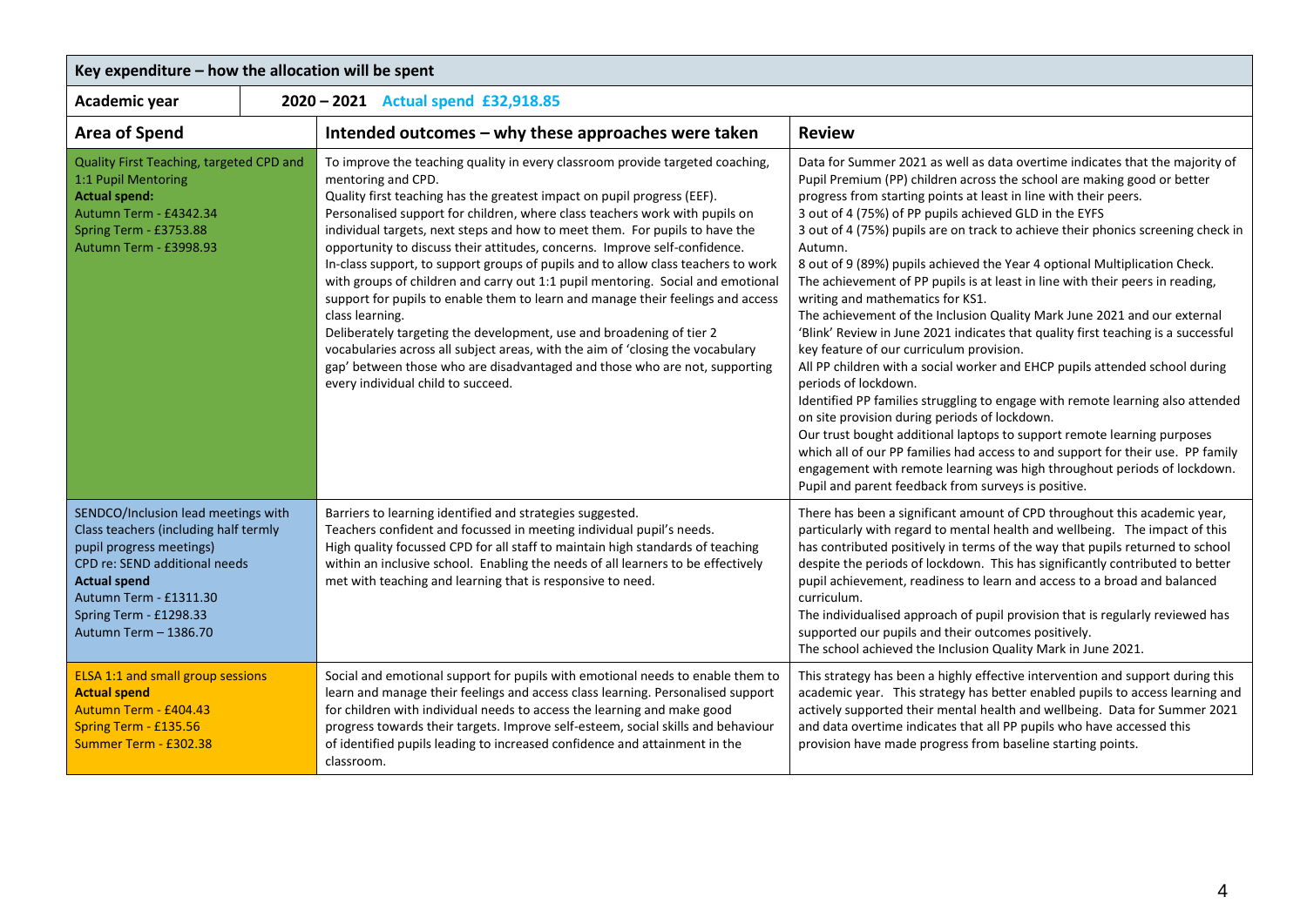| <b>SALT</b> /Time to Talk 1:1and small group<br><b>sessions</b><br><b>Actual spend</b><br><b>Autumn Term - £271.12</b><br>Spring Term - £93.65<br><b>Summer Term - £367.36</b>      | Accelerated progress for children who have been identified as having a specific<br>need.<br>Provide children with the space and time to talk, including developing their<br>social and emotional skills.                                                                                                                                                                                                                                                                                                                                                                                                                                                                                                                                                                                                                                      | 8 of our PP children have successfully accessed this provision and made good<br>progress from their prior staring points particularly socially and emotionally.<br>OWL (private SALT) worked with a small group of year 4 children (including 1<br>PP) in regards to supporting transition to middle school.                                                                                                                                                                                                                                                                                                                                                                                                                                                                                                                                                                                                                                                                                                                                                                                                                                                                                                                                                                                                                                    |
|-------------------------------------------------------------------------------------------------------------------------------------------------------------------------------------|-----------------------------------------------------------------------------------------------------------------------------------------------------------------------------------------------------------------------------------------------------------------------------------------------------------------------------------------------------------------------------------------------------------------------------------------------------------------------------------------------------------------------------------------------------------------------------------------------------------------------------------------------------------------------------------------------------------------------------------------------------------------------------------------------------------------------------------------------|-------------------------------------------------------------------------------------------------------------------------------------------------------------------------------------------------------------------------------------------------------------------------------------------------------------------------------------------------------------------------------------------------------------------------------------------------------------------------------------------------------------------------------------------------------------------------------------------------------------------------------------------------------------------------------------------------------------------------------------------------------------------------------------------------------------------------------------------------------------------------------------------------------------------------------------------------------------------------------------------------------------------------------------------------------------------------------------------------------------------------------------------------------------------------------------------------------------------------------------------------------------------------------------------------------------------------------------------------|
| Interventions and booster groups,<br>including same day interventions<br><b>Actual spend</b><br>Autumn Term - £3109.71<br>Spring Term - £1514.80<br>Summer Term - £7196.43          | Smaller groups and 1:1 will allow for more focussed teaching and learning and<br>increased opportunities to address individual needs. Pre-teaching, particularly<br>on tier 2 vocabularies, to prepare pupils for future learning and build increased<br>confidence to enable pupils to access the curriculum at a similar level to their<br>peers.<br>Improve learning outcomes across the whole of the curriculum with particular<br>emphasis on reading, writing and mathematics. Time for practice and<br>application of skills.                                                                                                                                                                                                                                                                                                          | Data for Summer 2021 as well as data overtime indicates that the majority of<br>Pupil Premium (PP) children across the school are making good or better<br>progress from starting points at least in line with their peers.<br>3 out of 4 (75%) of PP pupils achieved GLD in the EYFS<br>3 out of 4 (75%) pupils are on track to achieve their phonics screening check in<br>Autumn.<br>8 out of 9 (89%) pupils achieved the Year 4 optional Multiplication Check.<br>The achievement of PP pupils is at least in line with their peers in reading,<br>writing and mathematics for KS1.<br>The achievement of the Inclusion Quality Mark June 2021 and our external<br>'Blink' Review in June 2021 indicates that quality first teaching is a successful<br>key feature of our curriculum provision.<br>All PP children with a social worker and EHCP pupils attended school during<br>periods of lockdown.<br>Identified PP families struggling to engage with remote learning also attended<br>on site provision during periods of lockdown.<br>Our trust bought additional laptops to support remote learning purposes<br>which all of our PP families had access to and support for their use. PP family<br>engagement with remote learning was high throughout periods of lockdown.<br>Pupil and parent feedback from surveys is positive. |
| Enrichment activities (including school<br>clubs where appropriate and COVID<br>safe)<br><b>Actual spend</b><br>Autumn Term - £0.00<br>Spring Term $-$ £0.00<br>Summer Term - £0.00 | When a child enjoys a club, trip or activity, this can be a hook for them wanting<br>to come to school. It gives pupils the experiences on which they can draw upon<br>and increases their cultural capital. This can help to diminish the difference<br>between disadvantaged and non-disadvantaged pupils. Pupils able to<br>participate fully in school clubs, trips and residential visits. Learning is<br>supported by clubs and trips that are carefully planned to enhance the school's<br>curriculum. Pupils enjoy the experience of being at school, talents, skills and<br>efforts in non-academic subjects are celebrated and support the development<br>of self-confidence.<br>Help children create positive friendships and develop social skills<br>Reduced incidents of disruptive behaviour.<br>Pupils enjoy coming to school | Records and analysis of behaviour indicate that incidents of disruptive<br>behaviour continue to be rare.<br>Pupil and parent voice indicate that although access to clubs have been<br>limited due to COVID measures, the ones that have run have been well<br>received. It has been particularly important to ensure that Breakfast club and<br>After school club have continued for identified families.<br><b>Pupil Comments:</b><br>'I like after school club - you can colour and draw and sometimes watch a<br>film.' (Year 3)<br>'Usually I'm tired after school, so I like to make paper fruit and just have a bit<br>of time' (Year 4)<br>All pupil premium children in Year 4 accessed the 'Go Ape' trip. Feedback<br>indicates that this was a new experience for them to access.<br>Pupil feedback indicates that despite the challenges that this pandemic has<br>presented without exception that our PP pupils enjoy coming to school and<br>have felt safe being back in school.                                                                                                                                                                                                                                                                                                                                               |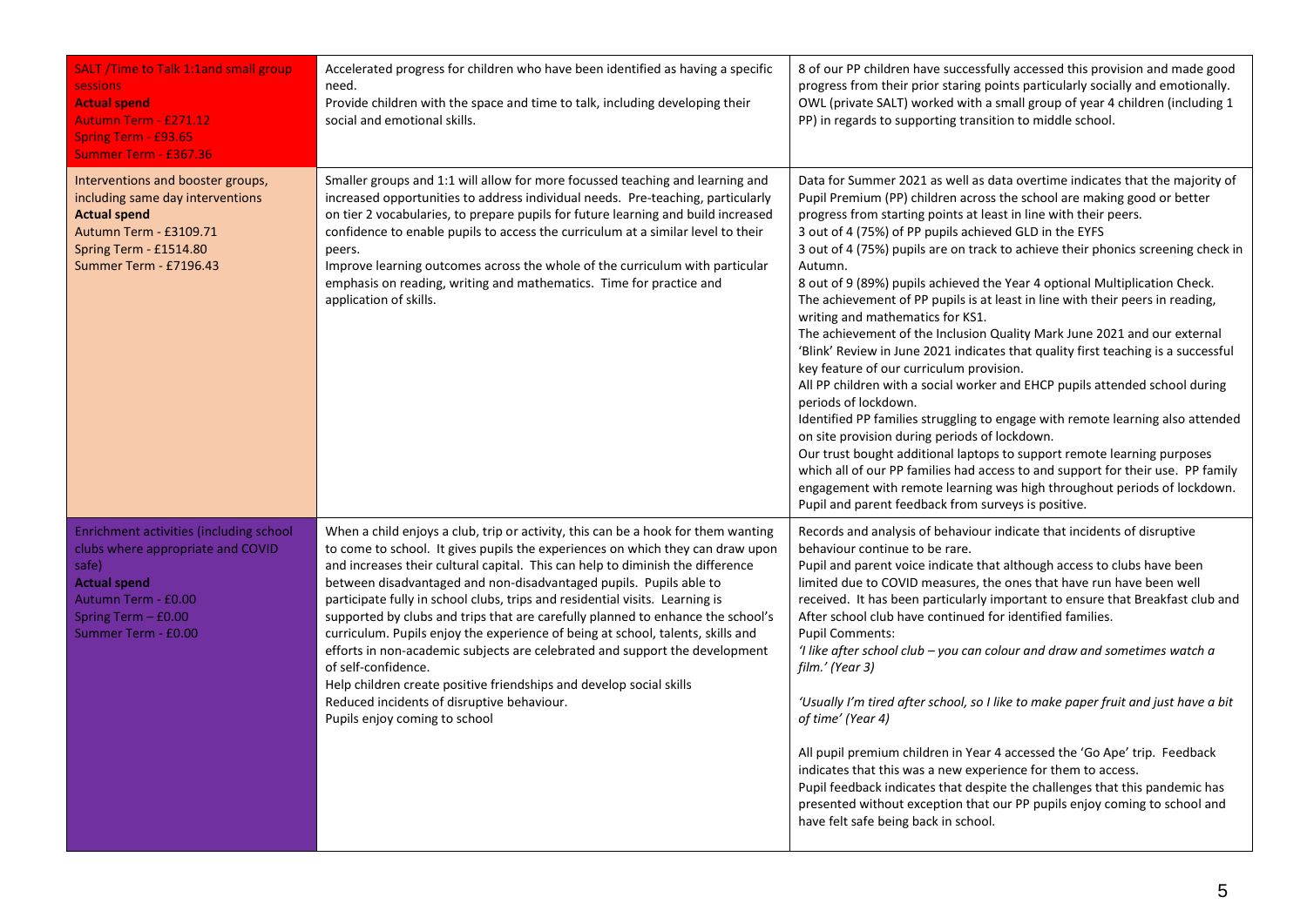| <b>Breakfast Club/Afterschool Club</b><br><b>Actual spend</b><br>Autumn Term - £1208.00<br>Spring Term - £212.00<br>Summer Term - £416                                                                                                 | Support children and families with a calm start to the morning, so that children<br>are physically and emotionally ready for school. Ensure that children have a<br>healthy breakfast at the start of the day to sustain them with energy and better<br>concentration in learning opportunities.<br>Support daily attendance and punctuality at school.                                                                                                                                                                                                                                                                                                                                                                                          | It has been particularly important to ensure that Breakfast club and After<br>school club have continued for identified families.<br>7 Pupil Premium children so far have taken advantage of this opportunity<br>throughout this academic year.<br><b>Pupil Comments:</b><br>'I like it because I like how they make the toast.' (Year 4).<br>'There is really nice bread I like to eat and that's my favourite part of breakfast<br>club. I like to draw and make paper fruit.' (Year 3).<br>'I like breakfast club because it's good for a bit of time to hang out. You can<br>go upstairs early and you're the quickest person into class.' (Year 4)                                                                                                                                     |
|----------------------------------------------------------------------------------------------------------------------------------------------------------------------------------------------------------------------------------------|--------------------------------------------------------------------------------------------------------------------------------------------------------------------------------------------------------------------------------------------------------------------------------------------------------------------------------------------------------------------------------------------------------------------------------------------------------------------------------------------------------------------------------------------------------------------------------------------------------------------------------------------------------------------------------------------------------------------------------------------------|---------------------------------------------------------------------------------------------------------------------------------------------------------------------------------------------------------------------------------------------------------------------------------------------------------------------------------------------------------------------------------------------------------------------------------------------------------------------------------------------------------------------------------------------------------------------------------------------------------------------------------------------------------------------------------------------------------------------------------------------------------------------------------------------|
| Home School Link Worker - bespoke<br>support to families (including Early Help/<br>Attendance/Transition)<br><b>EWO</b> - Attendance<br><b>Actual spend</b><br>Autumn Term - £644.21<br>Spring Term - £503.42<br>Summer Term - £448.29 | Specific individual support provided to families, enabling a calmer more stable<br>home environment. Parents supported to ensure that children's well-being and<br>emotional needs are being appropriately prioritised.<br>Attendance is high profile at all times.<br>There is statistical evidence that low attendance / persistent absence directly<br>impacts on the rate of progress that children make. Being away from school can<br>also affect self-esteem and confidence for pupils on their return and therefore<br>impact on their ability to learn.<br>Reward children for improved or good attendance.<br>Ensure that periods of transition between one phase and the next, including<br>moving on to feeder schools is effective. | This strategy has been particularly effective and all of our PP families safely<br>returned to school provision.<br>The attendance of PP pupil is at least in line with or better than non PP pupils.<br>6 families have benefitted from the bespoke support provide through this<br>strategy, including home visits, links and funding through charities, food<br>vouchers and parcels, additional IT equipment, mental health, parenting, sign<br>posting to services and other support.<br>All PP children with a social worker and EHCP pupils attended school during<br>periods of lockdown.<br>Identified PP families struggling to engage with remote learning also attended<br>on site provision during periods of lockdown.<br>Feedback from pupil and parent surveys is positive. |
| Express events virtually or in person if<br>safe to do so.<br>Virtual Parent Workshops                                                                                                                                                 | Provide regular opportunities for parents to engage with their own child's<br>learning and development. Promoting positive partnerships and conversations<br>with parents about learning with school and between the parent and their child.<br>Promoting positive partnerships and conversations with parents about learning<br>with school and between the parent and their child.                                                                                                                                                                                                                                                                                                                                                             | Feedback from parent surveys is positive.                                                                                                                                                                                                                                                                                                                                                                                                                                                                                                                                                                                                                                                                                                                                                   |
| Bespoke 1:1<br>communication/meetings/support<br>(including remote learning) between<br>parents and the class teacher, and or the<br>Inclusion Lead.                                                                                   | For pupils and parents to be aware of achievements.<br>Time given to discuss attendance, achievement, targets and next steps. To<br>support parents in better understanding how to support their own child's<br>learning and development, including good attendance at school.<br>Bespoke support to families who are needing to self-isolate and or in the event<br>of a 'bubble' closure, including IT and materials.                                                                                                                                                                                                                                                                                                                          | Feedback from parent surveys is positive                                                                                                                                                                                                                                                                                                                                                                                                                                                                                                                                                                                                                                                                                                                                                    |